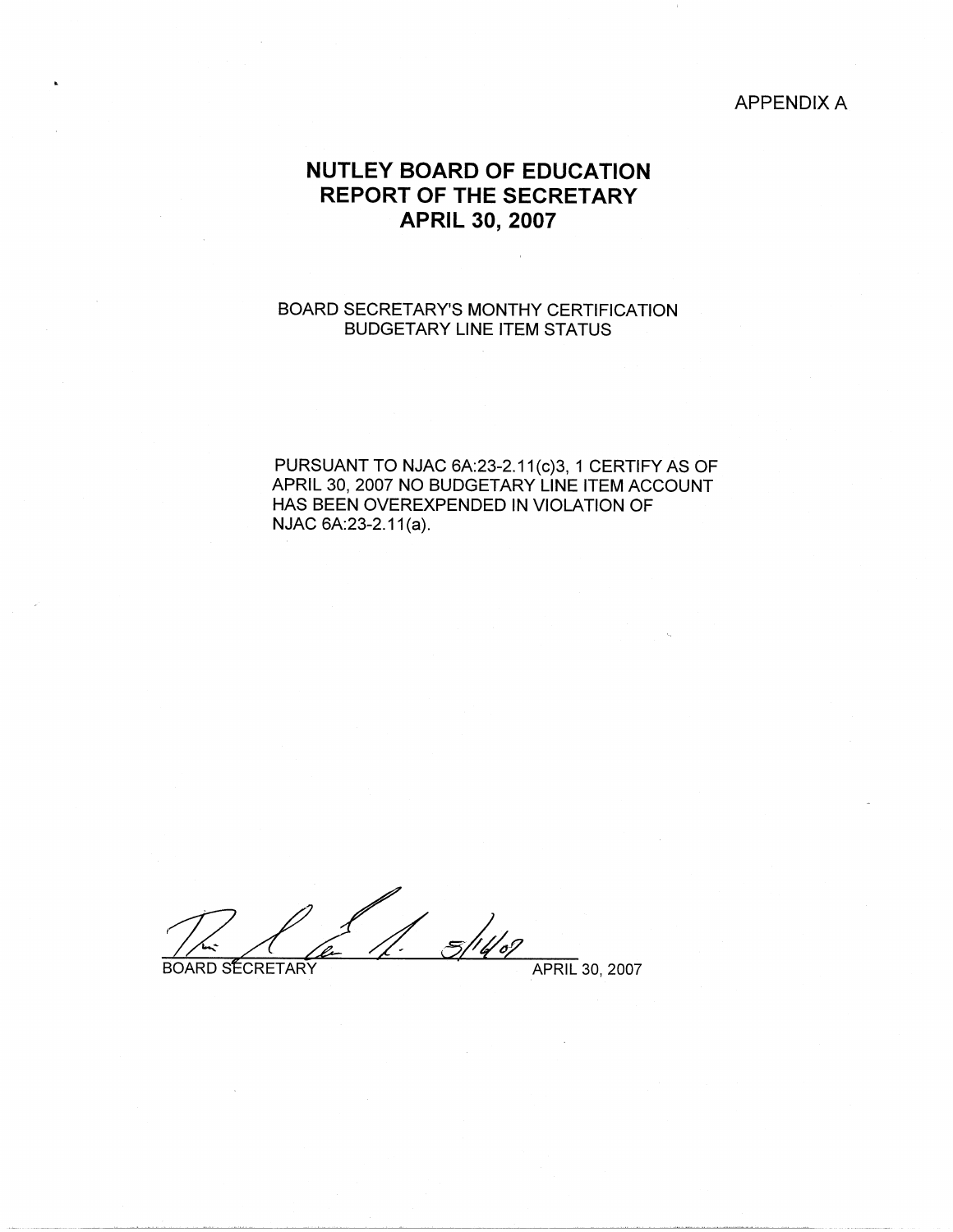**Starting date 7/1/2006 Ending date 4/30/2007 Fund: 10 GENERAL CURRENT EXPENSE** 

|           | <b>Assets and Resources</b><br>Assets:      |                   |                   |
|-----------|---------------------------------------------|-------------------|-------------------|
| 101       | Cash in bank                                |                   | \$2,941,286.41    |
| 102 - 106 | Cash Equivalents                            |                   | \$3,900.00        |
| 111       | Investments                                 |                   | \$0.00            |
| 116       | Capital Reserve Account                     |                   | \$105,573.83      |
| 121       | Tax levy Receivable                         |                   | \$0.00            |
|           | Accounts Receivable:                        |                   |                   |
| 132       | Interfund                                   | \$1,734.85        |                   |
| 141       | Intergovernmental - State                   | (\$319, 132.88)   |                   |
| 142       | Intergovernmental - Federal                 | \$0.00            |                   |
| 143       | Intergovernmental - Other                   | (\$10, 124.52)    |                   |
| 153, 154  | Other (net of estimated uncollectable of \$ | (\$45,209.03)     | $($ \$372,731.58) |
|           | Loans Receivable:                           |                   |                   |
| 131       | Interfund                                   | \$0.00            |                   |
| 151, 152  | Other (Net of estimated uncollectable of \$ | \$0.00            | \$0.00            |
|           | <b>Other Current Assets</b>                 |                   | \$0.00            |
|           | <b>Resources:</b>                           |                   |                   |
| 301       | <b>Estimated revenues</b>                   | \$46,697,423.00   |                   |
| 302       | Less revenues                               | (\$38,158,282.52) | \$8,539,140.48    |
|           | <b>Total assets and resources</b>           |                   | \$11,217,169.14   |
|           | <b>Liabilities and fund equity</b>          |                   |                   |
|           | Liabilities:                                |                   |                   |
|           |                                             |                   |                   |
| 411       | Intergovernmental accounts payable - state  |                   | \$0.00            |
| 421       | Accounts payable                            |                   | \$248,978.95      |
| 431       | Contracts payable                           |                   | \$0.00            |
| 451       | Loans payable                               |                   | \$0.00            |
| 481       | Deferred revenues                           |                   | \$0.00            |
|           | Other current liabilities                   |                   | \$354,893.34      |

**Total liabilities** 

**\$603,872.29**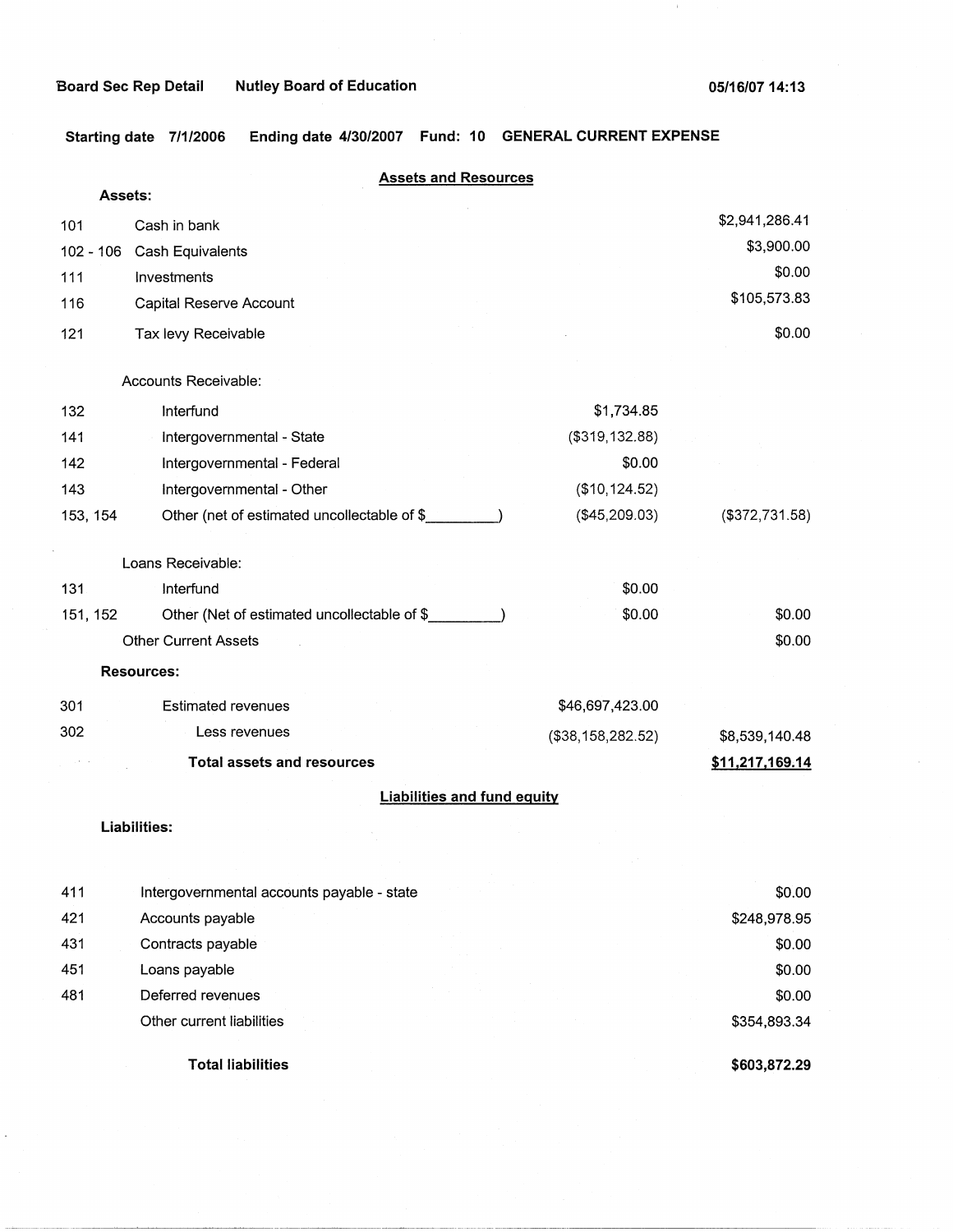**Starting date 7/1/2006 Ending date 4/30/2007 Fund: 10 GENERAL CURRENT EXPENSE** 

#### **Fund Balance:**

Appropriated:

| 753,754         | Reserve for encumbrances                               | \$8,555,786.84                     |
|-----------------|--------------------------------------------------------|------------------------------------|
| 761             | Capital reserve account - July                         | \$96,659.91                        |
| 604             | Add: Increase in capital reserve                       | \$0.00                             |
| 307             | Less: Budgeted w/d from capital reserve eligible costs | \$0.00                             |
| 309             | Less: Budgeted w/d from capital reserve excess costs   | \$0.00<br>\$96,659.91              |
| 762             | Adult education programs                               | \$0.00                             |
| 751,752,76x     | Other reserves                                         | \$0.00                             |
| 601             | Appropriations                                         | \$48,000,840.51                    |
| 602             | Less: Expenditures<br>(\$38,706,879.90)                |                                    |
|                 | Encumbrances<br>(\$8,555,786.84)                       | ( \$47,262,666.74)<br>\$738,173.77 |
|                 | Total appropriated                                     | \$9,390,620.52                     |
| Unappropriated: |                                                        | Kingert                            |
| 770             | Fund balance, July 1                                   | \$2,240,778.68                     |
| 303             | Budgeted fund balance                                  | (\$1,018,102.35)                   |
|                 | Total fund balance                                     | \$10,613,296.85                    |
|                 | Total liabilities and fund equity                      | \$11,217,169.14                    |

# **Recapitulation of Budgeted Fund Balance:**

|                                    | <b>Budgeted</b>   | <b>Actual</b>     | Variance           |
|------------------------------------|-------------------|-------------------|--------------------|
| Appropriations                     | \$48,000,840.51   | \$47,262,666.74   | \$738,173.77       |
| Revenues                           | (\$46,697,423.00) | (\$38,158,282.52) | $(\$8,539,140.48)$ |
| Subtotal                           | \$1,303,417.51    | \$9,104,384.22    | (\$7,800,966.71)   |
| Change in capital reserve account: |                   |                   |                    |
| Plus - Increase in reserve         | \$0.00            | \$8,913.92        | (\$8,913.92)       |
| Less - Withdrawal from reserve     | \$0.00            | \$0.00            |                    |
| Subtotal                           | \$1,303,417.51    | \$9,113,298.14    | (\$7,809,880.63)   |
| Less: Adjustment for prior year    | (\$285,315.16)    | (\$285,315.16)    |                    |
| Budgeted fund balance              | \$1,048,102.35    | \$8,827,982.98    | (\$7,809,880.63)   |
|                                    |                   |                   |                    |

Prepared and submitted by :  $\frac{1}{\sqrt{1-\frac{1}{1-\frac{1}{1-\frac{1}{1-\frac{1}{1-\frac{1}{1-\frac{1}{1-\frac{1}{1-\frac{1}{1-\frac{1}{1-\frac{1}{1-\frac{1}{1-\frac{1}{1-\frac{1}{1-\frac{1}{1-\frac{1}{1-\frac{1}{1-\frac{1}{1-\frac{1}{1-\frac{1}{1-\frac{1}{1-\frac{1}{1-\frac{1}{1-\frac{1}{1-\frac{1}{1-\frac{1}{1-\frac{1}{1-\frac{1}{1-\frac{1}{1-\frac{1}{1-\frac{1}{1-\frac{1$ 

Date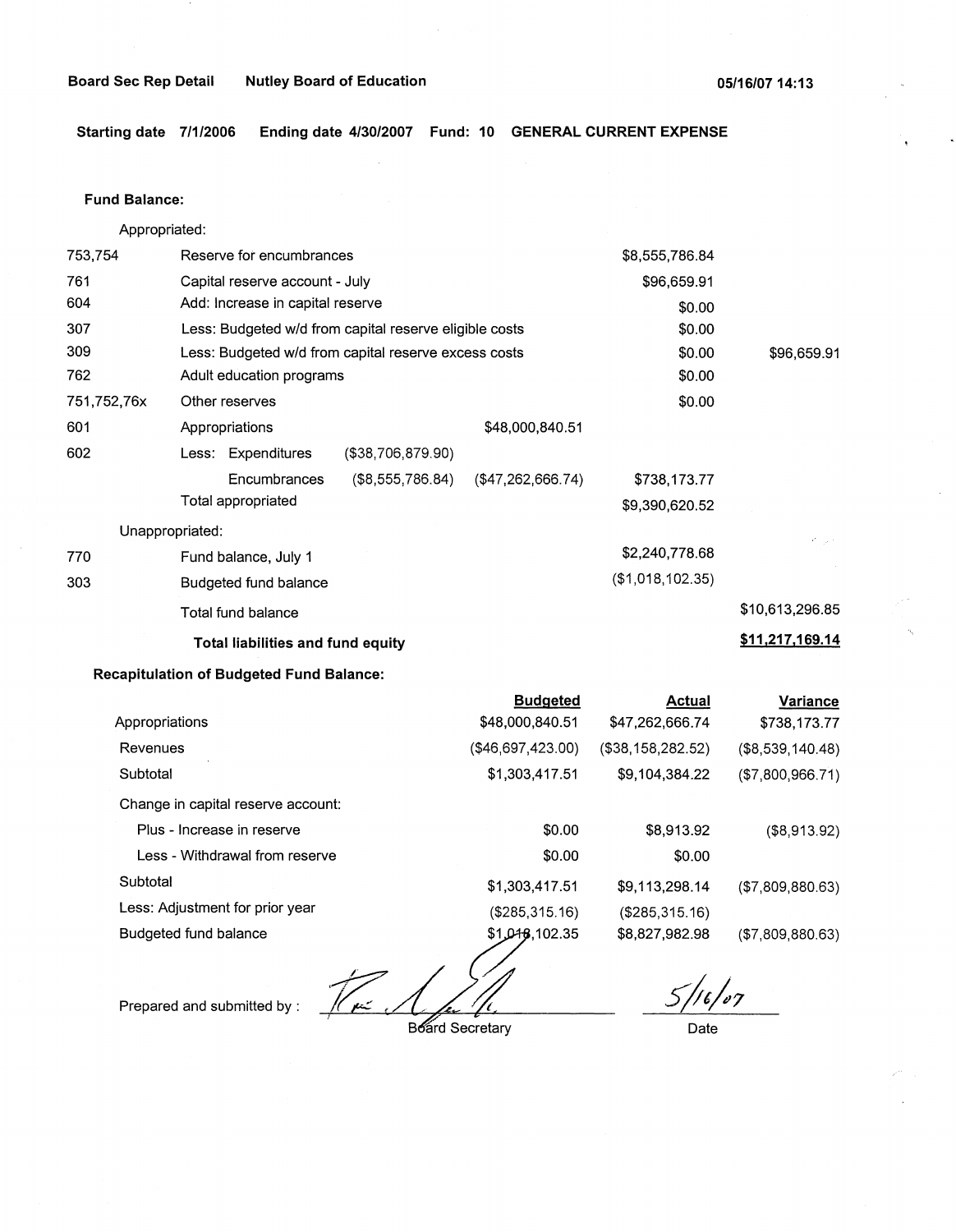**Starting date 7/1/2006 Ending date 4/30/2007 Fund: 20 SPECIAL REVENUE FUNDS** 

|             | <b>Assets and Resources</b><br>Assets:      |                  |                |
|-------------|---------------------------------------------|------------------|----------------|
| 101         | Cash in bank                                |                  | \$407,449.08   |
| $102 - 106$ | Cash Equivalents                            |                  | \$0.00         |
| 111         | Investments                                 |                  | \$0.00         |
| 116         | <b>Capital Reserve Account</b>              |                  | \$0.00         |
| 121         | Tax levy Receivable                         |                  | \$0.00         |
|             | Accounts Receivable:                        |                  |                |
| 132         | Interfund                                   | \$0.00           |                |
| 141         | Intergovernmental - State                   | \$694.07         |                |
| 142         | Intergovernmental - Federal                 | \$440.96         |                |
| 143         | Intergovernmental - Other                   | \$0.00           |                |
| 153, 154    | Other (net of estimated uncollectable of \$ | \$0.00           | \$1,135.03     |
|             | Loans Receivable:                           |                  |                |
| 131         | Interfund                                   | \$0.00           |                |
| 151, 152    | Other (Net of estimated uncollectable of \$ | \$0.00           | \$0.00         |
|             | <b>Other Current Assets</b>                 |                  | \$0.00         |
|             | <b>Resources:</b>                           |                  |                |
| 301         | <b>Estimated revenues</b>                   | \$2,203,076.00   |                |
| 302         | Less revenues                               | (\$1,171,523.55) | \$1,031,552.45 |
|             | <b>Total assets and resources</b>           |                  | \$1,440,136.56 |
|             | <b>Liabilities and fund equity</b>          |                  |                |
|             | Liabilities:                                |                  |                |
| 411         | Intergovernmental accounts payable - state  |                  | \$3,603.26     |
| 421         | Accounts payable                            |                  | \$39,758.65    |
| 431         | Contracts payable                           |                  | \$0.00         |
| 451         | Loans payable                               |                  | \$0.00         |
| 481         | Deferred revenues                           |                  | \$117,051.44   |
|             | Other current liabilities                   |                  | \$388.10       |
|             |                                             |                  |                |

**Total liabilities** 

**\$160,801.45**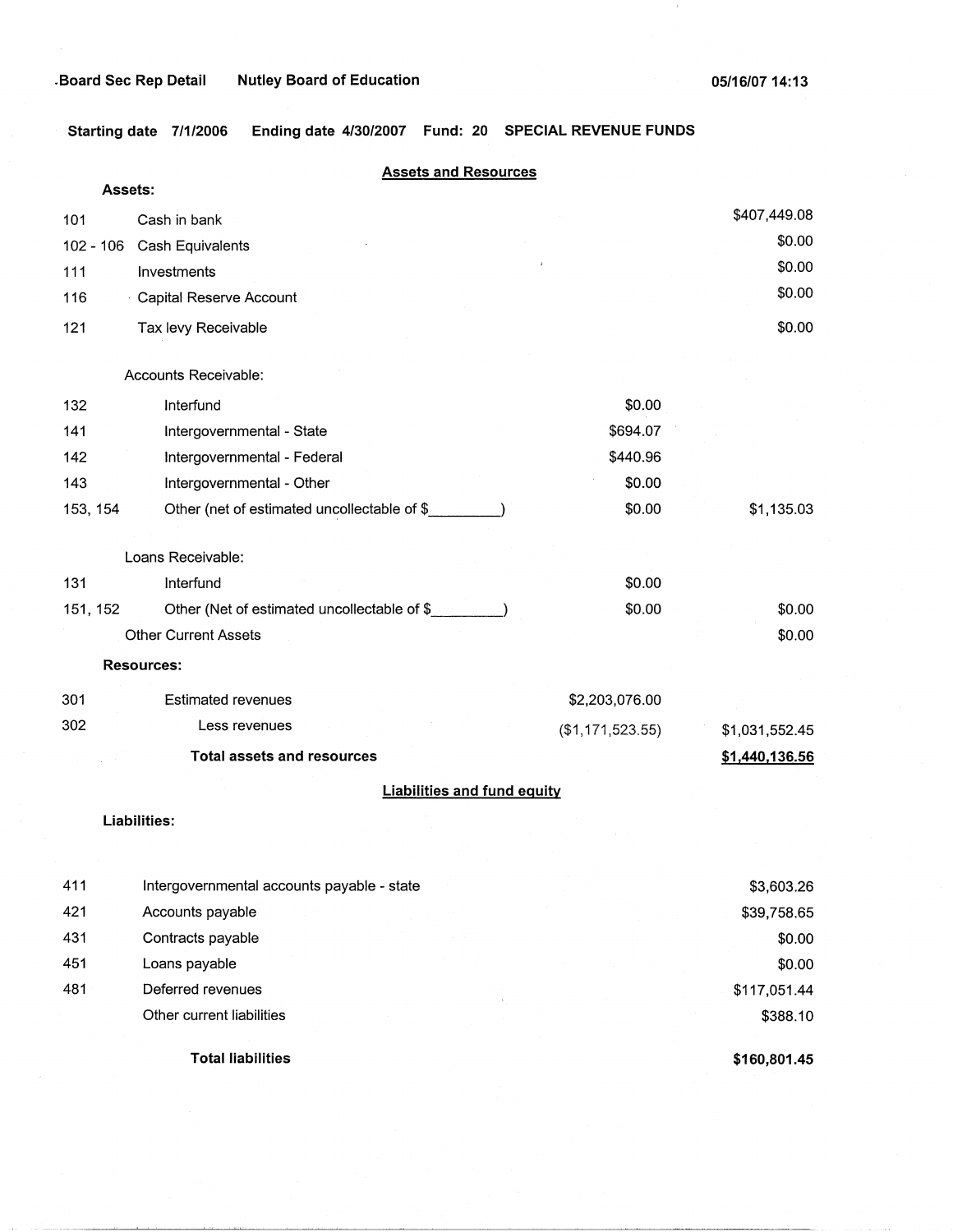**Starting date 7/1/2006 Ending date 4/30/2007 Fund: 20 SPECIAL REVENUE FUNDS** 

#### **Fund Balance:**

753,754 761 604 Appropriated: Reserve for encumbrances Capital reserve account - July Add: Increase in capital reserve 307 309 762 751,752,76x 601 Less: Budgeted w/d from capital reserve eligible costs Less: Budgeted w/d from capital reserve excess costs Adult education programs 602 770 303 Other reserves Appropriations Less: Expenditures **Encumbrances** Total appropriated Unappropriated: Fund balance, July 1 Budgeted fund balance Total fund balance (\$1,096,859.82) (\$64,510.92) \$2,555,916.22 (\$1,161,370.74) **Total liabilities and fund equity**  \$64,510.92 \$0.00 \$0.00 \$0.00 \$0.00 \$0.00 \$0.00 \$1,394,545.48 \$1,459,056.40 \$163,270.43 (\$342,991.72) \$0.00 \$1,279,335.11 **\$1,440. 136.56** 

#### **Recapitulation of Budgeted Fund Balance:**

| <b>Budgeted</b>  | <b>Actual</b>    | Variance         |
|------------------|------------------|------------------|
| \$2,555,916.22   | \$1,161,370.74   | \$1,394,545.48   |
| (\$2,203,076.00) | (\$1,171,523.55) | (\$1,031,552.45) |
| \$352,840.22     | (\$10,152.81)    | \$362,993.03     |
|                  |                  |                  |
| \$0.00           | \$0.00           | \$0.00           |
| \$0.00           | \$0.00           |                  |
| \$352,840.22     | (\$10, 152.81)   | \$362,993.03     |
| (\$9,848.50)     | ( \$9,848.50)    |                  |
| \$342,991.72     | (\$20,001.31)    | \$362,993.03     |
|                  |                  |                  |

Prepared and submitted by :  $\sqrt{\epsilon}$  ,  $\sqrt{\epsilon}$ 

Board Secretary

*5/f~~7* 

Date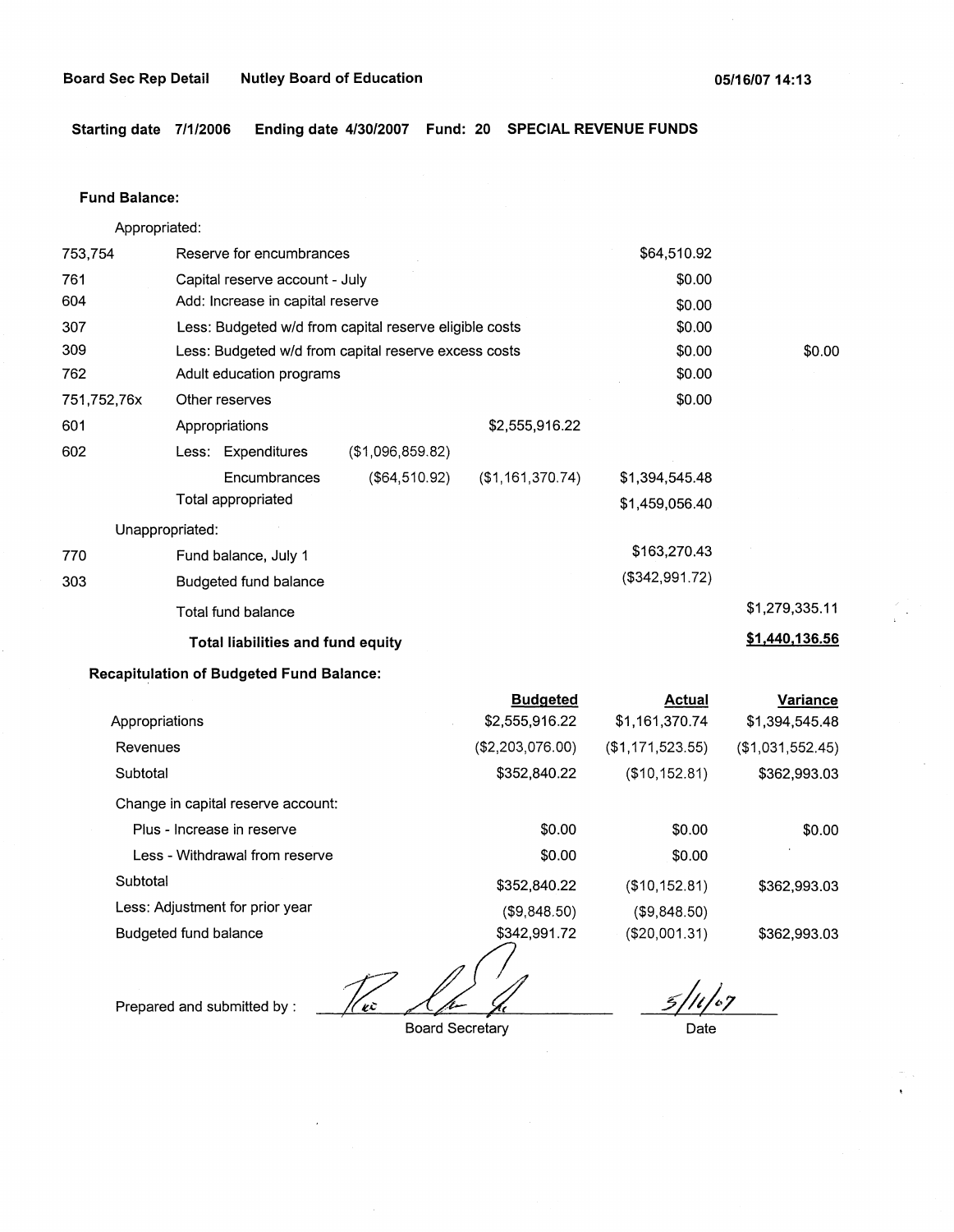$\bar{1}$ 

**Starting date 7/1/2006 Ending date 4/30/2007 Fund: 30 CAPITAL PROJECTS FUNDS** 

| Assets:   | <b>Assets and Resources</b>                 |                  |                  |
|-----------|---------------------------------------------|------------------|------------------|
| 101       | Cash in bank                                |                  | \$972,568.90     |
| 102 - 106 | Cash Equivalents                            |                  | \$0.00           |
| 111       | Investments                                 |                  | \$0.00           |
| 116       | Capital Reserve Account                     |                  | \$0.00           |
| 121       | Tax levy Receivable                         |                  | \$0.00           |
|           | Accounts Receivable:                        |                  |                  |
| 132       | Interfund                                   | \$22,659.00      |                  |
| 141       | Intergovernmental - State                   | \$8,900,787.64   |                  |
| 142       | Intergovernmental - Federal                 | \$0.00           |                  |
| 143       | Intergovernmental - Other                   | \$40,000.00      |                  |
| 153, 154  | Other (net of estimated uncollectable of \$ | \$0.00           | \$8,963,446.64   |
|           | Loans Receivable:                           |                  |                  |
| 131       | Interfund                                   | \$0.00           |                  |
| 151, 152  | Other (Net of estimated uncollectable of \$ | \$0.00           | \$0.00           |
|           | <b>Other Current Assets</b>                 |                  | \$0.00           |
|           | <b>Resources:</b>                           |                  |                  |
| 301       | <b>Estimated revenues</b>                   | \$0.00           |                  |
| 302       | Less revenues                               | (\$7,015,683.60) | (\$7,015,683.60) |
|           | <b>Total assets and resources</b>           |                  | \$2,920,331.94   |
|           | <b>Liabilities and fund equity</b>          |                  |                  |
|           | Liabilities:                                |                  |                  |
|           |                                             |                  |                  |
| 411       | Intergovernmental accounts payable - state  |                  | \$0.00           |
| 421       | Accounts payable                            |                  | \$2,407.75       |
| 431       | Contracts payable                           |                  | \$0.00           |
| 451       | Loans payable                               |                  | \$0.00           |
| 481       | Deferred revenues                           |                  | \$8,421,365.00   |
|           | Other current liabilities                   |                  | \$23,481.48      |

**Total liabilities** 

**\$8,447,254.23**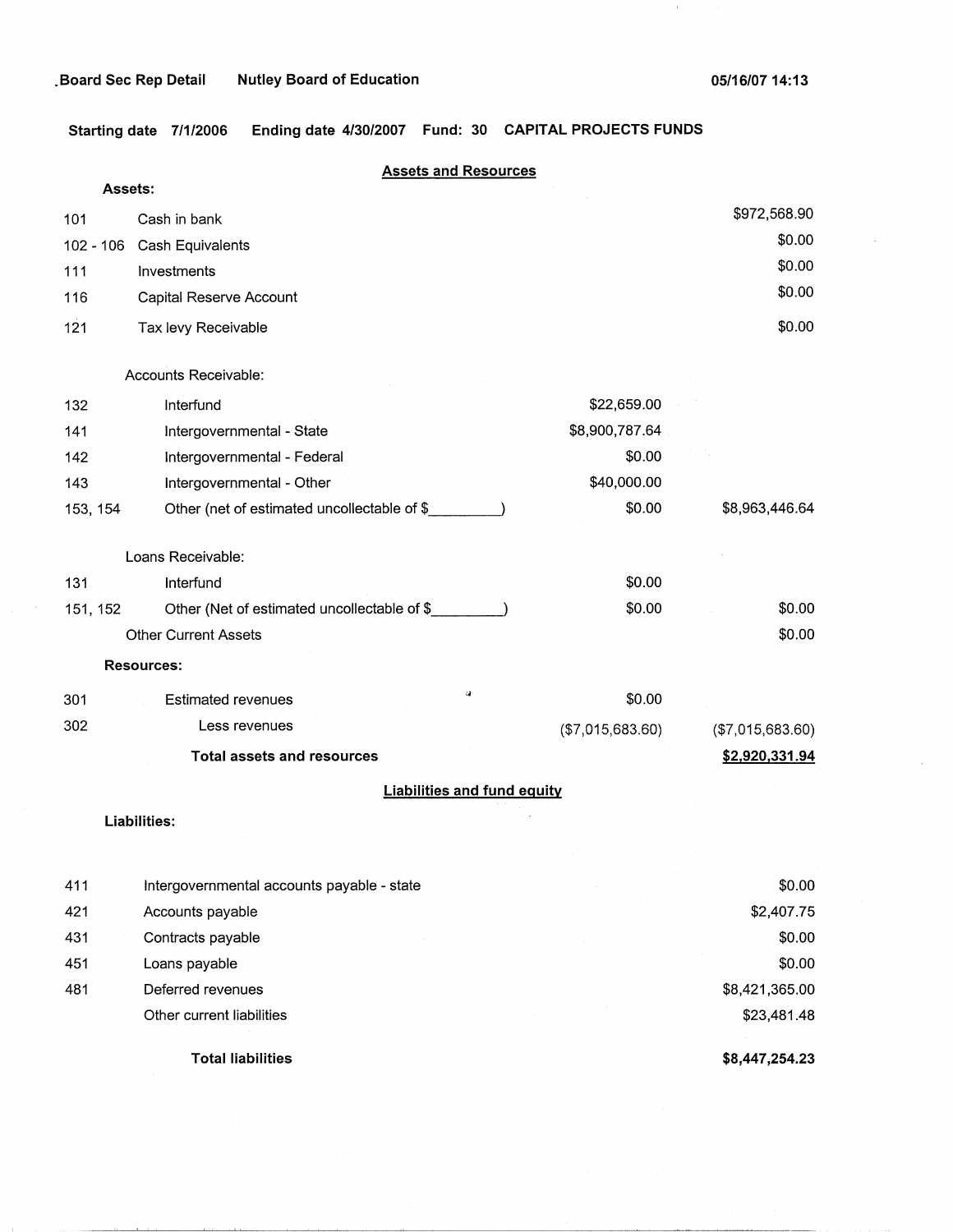**Starting date 7/1/2006 Ending date 4/30/2007 Fund: 30 CAPITAL PROJECTS FUNDS** 

#### **Fund Balance:**

Appropriated:

| 753,754         |                                | Reserve for encumbrances                 |                                                        |                     | \$2,630,145.38       |                  |
|-----------------|--------------------------------|------------------------------------------|--------------------------------------------------------|---------------------|----------------------|------------------|
| 761             | Capital reserve account - July |                                          |                                                        |                     | \$0.00               |                  |
| 604             |                                | Add: Increase in capital reserve         |                                                        |                     | \$0.00               |                  |
| 307             |                                |                                          | Less: Budgeted w/d from capital reserve eligible costs |                     | \$0.00               |                  |
| 309             |                                |                                          | Less: Budgeted w/d from capital reserve excess costs   |                     | \$0.00               | \$0.00           |
| 762             |                                | Adult education programs                 |                                                        |                     | \$0.00               |                  |
| 751,752,76x     |                                | Other reserves                           |                                                        |                     | \$13,393,710.66      |                  |
| 601             |                                | Appropriations                           |                                                        | \$54,919,603.57     |                      |                  |
| 602             |                                | Less: Expenditures                       | (\$13,523,173.86)                                      |                     |                      |                  |
|                 |                                | Encumbrances                             | $($ \$2,630,145.38)                                    | (\$16, 153, 319.24) | \$38,766,284.33      |                  |
|                 |                                | Total appropriated                       |                                                        |                     | \$54,790,140.37      |                  |
| Unappropriated: |                                |                                          |                                                        |                     |                      |                  |
| 770             |                                | Fund balance, July 1                     |                                                        |                     | (\$21,232,162.72)    |                  |
| 303             |                                | Budgeted fund balance                    |                                                        |                     | $($ \$39,084,899,94) |                  |
|                 |                                | Total fund balance                       |                                                        |                     |                      | (\$5,526,922.29) |
|                 |                                | <b>Total liabilities and fund equity</b> |                                                        |                     |                      | \$2,920,331.94   |

# **Recapitulation of Budgeted Fund Balance:**

|                                    | <b>Budgeted</b>   | Actual            | Variance        |
|------------------------------------|-------------------|-------------------|-----------------|
| Appropriations                     | \$54,919,603.57   | \$16,153,319.24   | \$38,766,284.33 |
| Revenues                           | \$0.00            | ( \$7,015,683.60) | \$7,015,683.60  |
| Subtotal                           | \$54,919,603.57   | \$9,137,635.64    | \$45,781,967.93 |
| Change in capital reserve account: |                   |                   |                 |
| Plus - Increase in reserve         | \$0.00            | \$0.00            | \$0.00          |
| Less - Withdrawal from reserve     | \$0.00            | \$0.00            |                 |
| Subtotal                           | \$54,919,603.57   | \$9,137,635.64    | \$45,781,967.93 |
| Less: Adjustment for prior year    | (\$15,834,703.63) | (\$15,834,703.63) |                 |
| Budgeted fund balance              | \$39,084,899.94   | (\$6,697,067.99)  | \$45,781,967.93 |

www.<br> *ad Alla*<br>
Board Secretary

*5/4),7* ' Date

Prepared and submitted by :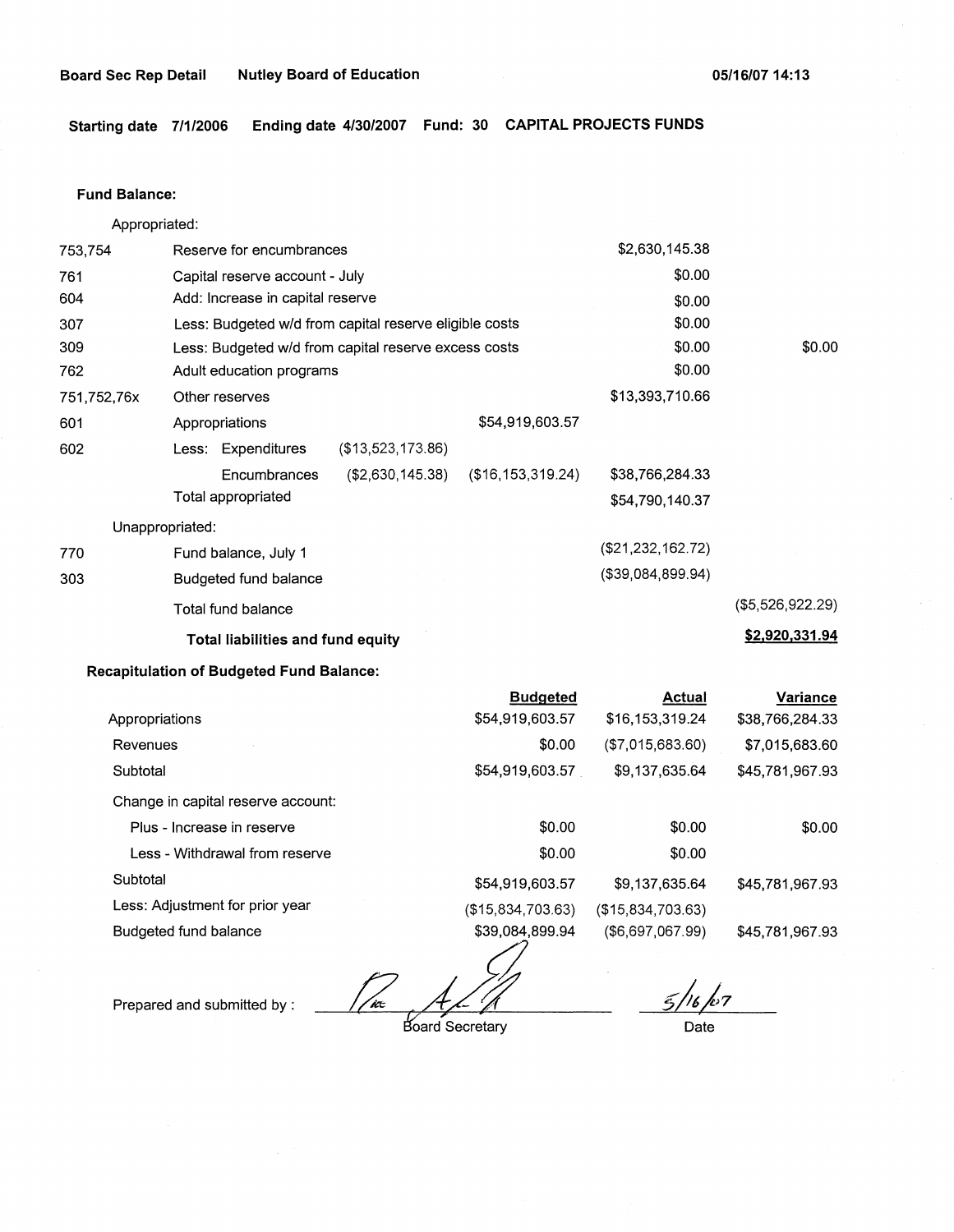**Starting date 7/1/2006 Ending date 4/30/2007 Fund: 40 DEBT SERVICE FUNDS** 

|          | <b>Assets and Resources</b>                 |                  |               |
|----------|---------------------------------------------|------------------|---------------|
| Assets:  |                                             |                  |               |
| 101      | Cash in bank                                |                  | (\$18,204.38) |
|          | 102 - 106 Cash Equivalents                  |                  | \$0.00        |
| 111      | Investments                                 |                  | \$0.00        |
| 116      | Capital Reserve Account                     |                  | \$0.00        |
| 121      | Tax levy Receivable                         |                  | \$0.00        |
|          | Accounts Receivable:                        |                  |               |
| 132      | Interfund                                   | \$21,747.60      |               |
| 141      | Intergovernmental - State                   | \$0.00           |               |
| 142      | Intergovernmental - Federal                 | \$0.00           |               |
| 143      | Intergovernmental - Other                   | \$0.00           |               |
| 153, 154 | Other (net of estimated uncollectable of \$ | \$0.00           | \$21,747.60   |
|          | Loans Receivable:                           |                  |               |
| 131      | Interfund                                   | \$0.00           |               |
| 151, 152 | Other (Net of estimated uncollectable of \$ | \$0.00           | \$0.00        |
|          | <b>Other Current Assets</b>                 |                  | \$0.00        |
|          | <b>Resources:</b>                           |                  |               |
| 301      | <b>Estimated revenues</b>                   | \$1,279,362.00   |               |
| 302      | Less revenues                               | (\$1,279,329.00) | \$33.00       |
|          | <b>Total assets and resources</b>           |                  | \$3,576.22    |
|          | <b>Liabilities and fund equity</b>          |                  |               |
|          | Liabilities:                                |                  |               |
| 101      | Cash in bank                                |                  | (\$18,204.38) |
| 411      | Intergovernmental accounts payable - state  |                  | \$0.00        |
| 421      | Accounts payable                            |                  | \$0.00        |
| 431      | Contracts payable                           |                  | \$0.00        |
| 451      | Loans payable                               |                  | \$0.00        |
| 481      | Deferred revenues                           |                  | \$0.00        |
|          | Other current liabilities                   |                  | \$0.00        |
|          | <b>Total liabilities</b>                    |                  | \$0.00        |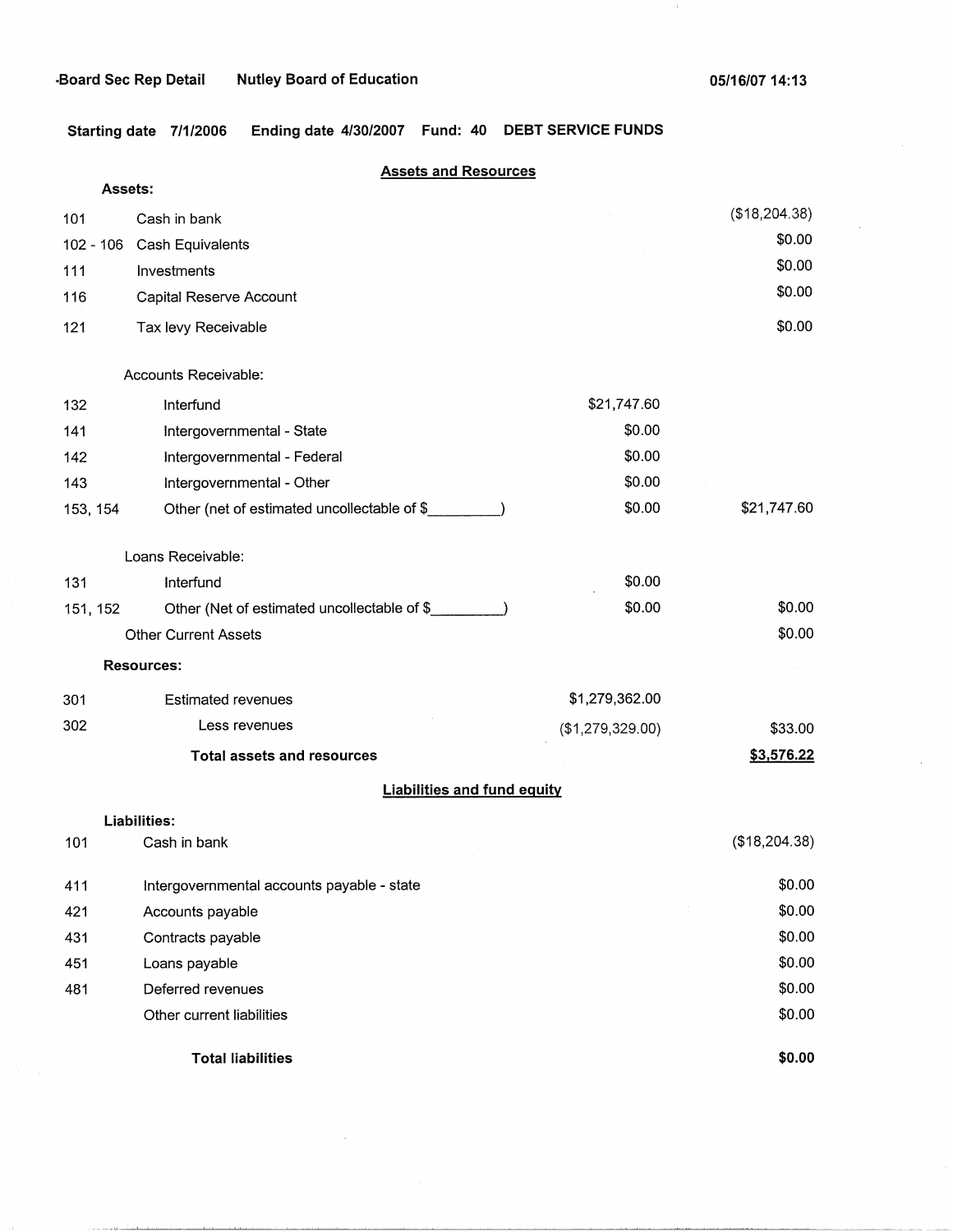**Starting date 7/1/2006 Ending date 4/30/2007 Fund: 40 DEBT SERVICE FUNDS** 

#### **Fund Balance:**

Appropriated:

| 753,754         | Reserve for encumbrances                               |                  |                  | \$3,575.00    |            |
|-----------------|--------------------------------------------------------|------------------|------------------|---------------|------------|
| 761             | Capital reserve account - July                         |                  | \$0.00           |               |            |
| 604             | Add: Increase in capital reserve                       |                  |                  | \$0.00        |            |
| 307             | Less: Budgeted w/d from capital reserve eligible costs |                  |                  | \$0.00        |            |
| 309             | Less: Budgeted w/d from capital reserve excess costs   |                  |                  | \$0.00        | \$0.00     |
| 762             | Adult education programs                               |                  |                  | \$0.00        |            |
| 751,752,76x     | Other reserves                                         |                  |                  | \$0.00        |            |
| 601             | Appropriations                                         |                  | \$1,294,617.00   |               |            |
| 602             | Less: Expenditures                                     | (\$1,291,041.00) |                  |               |            |
|                 | Encumbrances                                           | (\$3,575.00)     | (\$1,294,616.00) | \$1.00        |            |
|                 | Total appropriated                                     |                  |                  | \$3,576.00    |            |
| Unappropriated: |                                                        |                  |                  |               |            |
| 770             | Fund balance, July 1                                   |                  |                  | \$15,254.72   |            |
| 303             | Budgeted fund balance                                  |                  |                  | (\$15,255.00) |            |
|                 | Total fund balance                                     |                  |                  |               | \$3,575.72 |
|                 | <b>Total liabilities and fund equity</b>               |                  |                  |               | \$3,575.72 |

# **Recapitulation of Budgeted Fund Balance:**

Prepared and submitted by :

|                                    | <b>Budgeted</b>  | <b>Actual</b>    | Variance  |
|------------------------------------|------------------|------------------|-----------|
| Appropriations                     | \$1,294,617.00   | \$1,294,616.00   | \$1.00    |
| Revenues                           | (\$1,279,362.00) | (\$1,279,329.00) | (\$33.00) |
| Subtotal                           | \$15,255.00      | \$15,287.00      | (\$32.00) |
| Change in capital reserve account: |                  |                  |           |
| Plus - Increase in reserve         | \$0.00           | \$0.00           | \$0.00    |
| Less - Withdrawal from reserve     | \$0.00           | \$0.00           |           |
| Subtotal                           | \$15,255.00      | \$15,287.00      | (\$32.00) |
| Less: Adjustment for prior year    | \$0.00           | \$0.00           |           |
| Budgeted fund balance              | \$15,255,00      | \$15,287.00      | (\$32.00) |

 $\frac{1}{\sqrt{1-\frac{1}{1-\epsilon^2}}}$ Board Secretary

 $5/16/67$ 

Date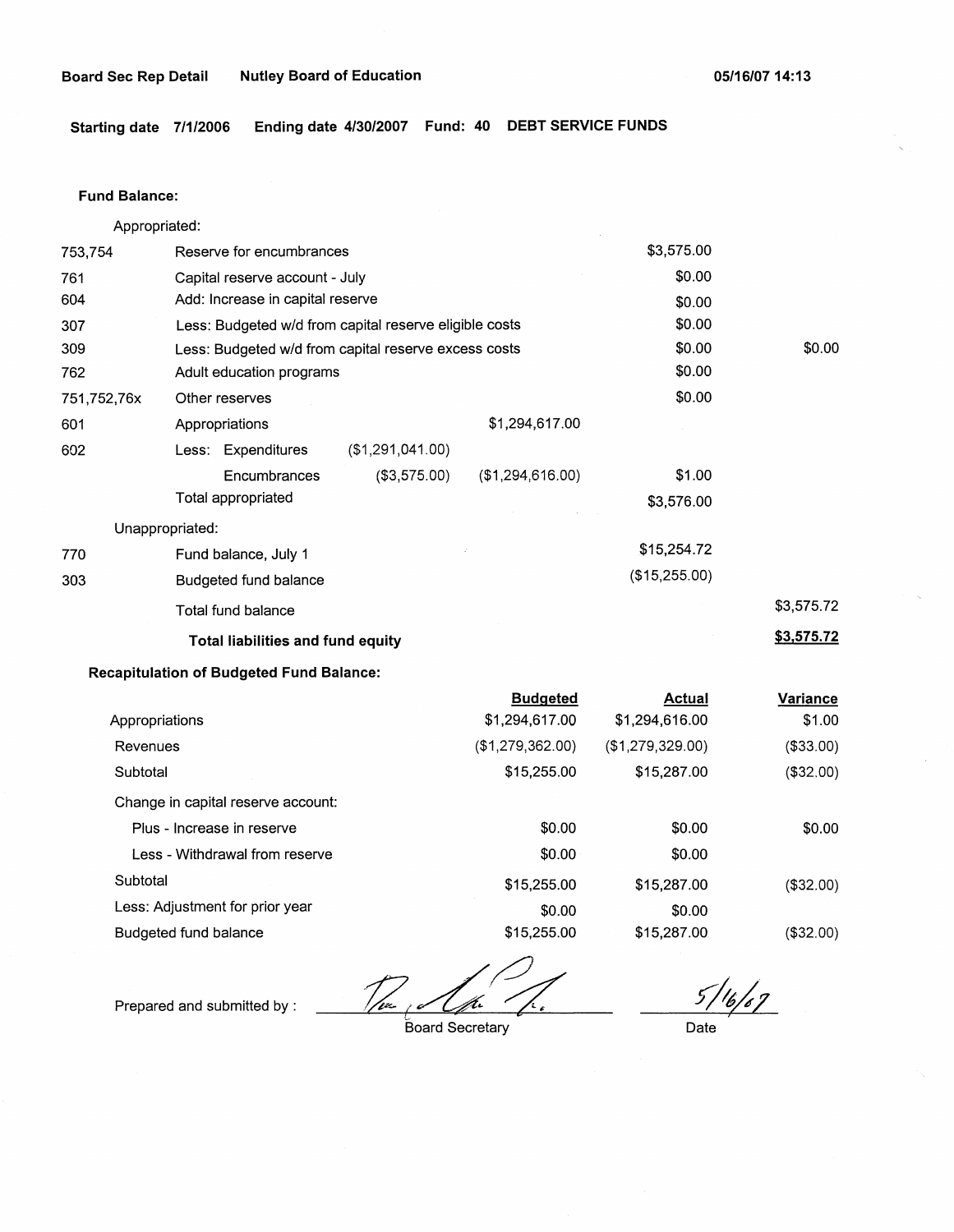**Starting date 7/1/2006 Ending date 4/30/2007 Fund: 50 ENTERPRISE FUND** 

|     |             | <b>Assets and Resources</b>                  |                |                            |
|-----|-------------|----------------------------------------------|----------------|----------------------------|
|     | Assets:     |                                              |                |                            |
| 101 |             | Cash in bank                                 |                | (\$108,965.08)<br>\$592.00 |
|     | $102 - 106$ | Cash Equivalents                             |                | \$0.00                     |
| 111 |             | Investments                                  |                | \$0.00                     |
| 116 |             | Capital Reserve Account                      |                |                            |
| 121 |             | Tax levy Receivable                          |                | \$0.00                     |
|     |             | Accounts Receivable:                         |                |                            |
| 132 |             | Interfund                                    | \$0.00         |                            |
| 141 |             | Intergovernmental - State                    | \$4,792.02     |                            |
| 142 |             | Intergovernmental - Federal                  | (\$5,887.30)   |                            |
| 143 |             | Intergovernmental - Other                    | \$468.72       |                            |
|     | 153, 154    | Other (net of estimated uncollectable of \$  | \$8,146.72     | \$7,520.16                 |
|     |             | Loans Receivable:                            |                |                            |
| 131 |             | Interfund                                    | \$0.00         |                            |
|     | 151, 152    | Other (Net of estimated uncollectable of \$_ | \$0.00         | \$0.00                     |
|     |             | <b>Other Current Assets</b>                  |                | \$15,874.03                |
|     |             | <b>Resources:</b>                            |                |                            |
| 301 |             | <b>Estimated revenues</b>                    | \$0.00         |                            |
| 302 |             | Less revenues                                | (\$496,465.48) | (\$496,465.48)             |
|     |             | <b>Total assets and resources</b>            |                | $($ \$581,444.37)          |
|     |             | <b>Liabilities and fund equity</b>           |                |                            |
|     |             | Liabilities:                                 |                |                            |
| 101 |             | Cash in bank                                 |                | (\$108,965.08)             |
| 411 |             | Intergovernmental accounts payable - state   |                | \$0.00                     |
| 421 |             | Accounts payable                             |                | \$0.00                     |
| 431 |             | Contracts payable                            |                | \$0.00                     |
| 451 |             | Loans payable                                |                | \$0.00                     |
| 481 |             | Deferred revenues                            |                | \$0.00                     |
|     |             | Other current liabilities                    |                | \$32,116.50                |
|     |             | <b>Total liabilities</b>                     |                | \$32,116.50                |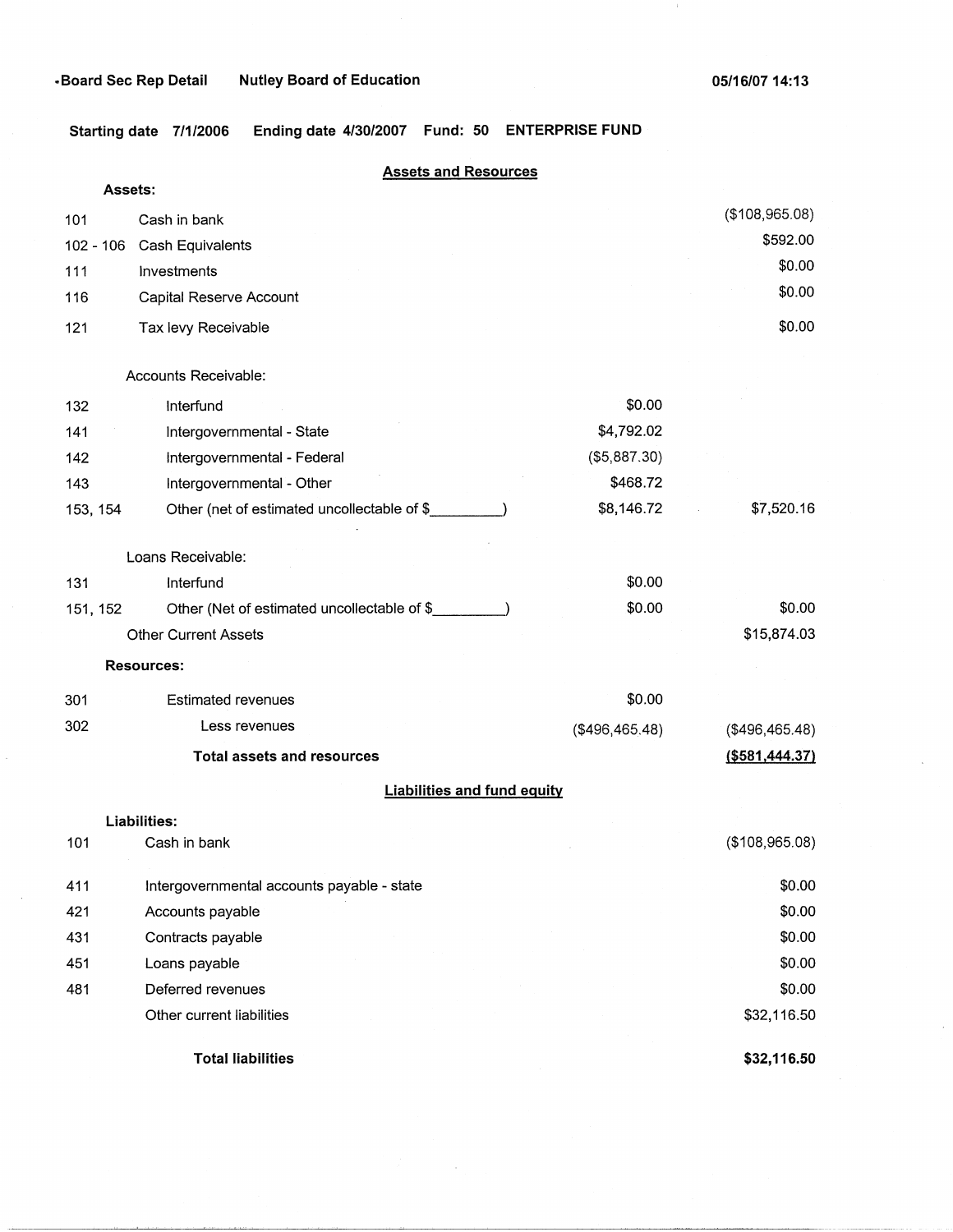**Starting date 7/1/2006 Ending date 4/30/2007 Fund: 50 ENTERPRISE FUND** 

#### **Fund Balance:**

|                                          | Appropriated:                                          |                                  |                 |                   |                   |
|------------------------------------------|--------------------------------------------------------|----------------------------------|-----------------|-------------------|-------------------|
| 753,754                                  | Reserve for encumbrances                               |                                  | \$175,261.78    |                   |                   |
| 761                                      |                                                        | Capital reserve account - July   |                 |                   |                   |
| 604                                      |                                                        | Add: Increase in capital reserve |                 |                   |                   |
| 307                                      | Less: Budgeted w/d from capital reserve eligible costs |                                  |                 | \$0.00            |                   |
| 309                                      | Less: Budgeted w/d from capital reserve excess costs   |                                  |                 | \$0.00            | \$0.00            |
| 762                                      | Adult education programs                               |                                  |                 | \$0.00            |                   |
| 751,752,76x                              | Other reserves                                         |                                  |                 | \$0.00            |                   |
| 601                                      | Appropriations                                         |                                  | \$984,247.43    |                   |                   |
| 602                                      | Less: Expenditures                                     | $($ \$664,167.50)                |                 |                   |                   |
|                                          | Encumbrances                                           | (\$175, 261.78)                  | (\$839,429.28)  | \$144,818.15      |                   |
|                                          | Total appropriated                                     |                                  |                 | \$320,079.93      |                   |
|                                          | Unappropriated:                                        |                                  |                 |                   |                   |
| 770                                      | Fund balance, July 1                                   |                                  |                 | \$23,543.13       |                   |
| 303                                      | Budgeted fund balance                                  |                                  |                 | $($ \$957,183.93) |                   |
|                                          | Total fund balance                                     |                                  |                 |                   | (\$613,560.87)    |
| <b>Total liabilities and fund equity</b> |                                                        |                                  |                 |                   | $($ \$581,444.37) |
|                                          | <b>Recapitulation of Budgeted Fund Balance:</b>        |                                  |                 |                   |                   |
|                                          |                                                        |                                  | <b>Budgeted</b> | <b>Actual</b>     | Variance          |
| Appropriations                           |                                                        |                                  | \$984,247.43    | \$839,429.28      | \$144,818.15      |
| Revenues                                 |                                                        |                                  | \$0.00          | (\$496,465.48)    | \$496,465.48      |
| Subtotal                                 |                                                        |                                  | \$984,247.43    | \$342,963.80      | \$641,283.63      |
|                                          | Change in capital reserve account:                     |                                  |                 |                   |                   |
| Plus - Increase in reserve               |                                                        |                                  | \$0.00          | \$0.00            | \$0.00            |
| Less - Withdrawal from reserve           |                                                        |                                  | \$0.00          | \$0.00            |                   |
| Subtotal                                 |                                                        |                                  | \$984,247.43    | \$342,963.80      | \$641,283.63      |
| Less: Adjustment for prior year          |                                                        |                                  | (\$27,063.50)   | (\$27,063.50)     |                   |

Budgeted fund balance

 $\mathbb{Z}_{q}$ 

\$957, 183.93

Prepared and submitted by :

Board Secretary

 $5116/00$ 

\$641,283.63

Date

\$315,900.30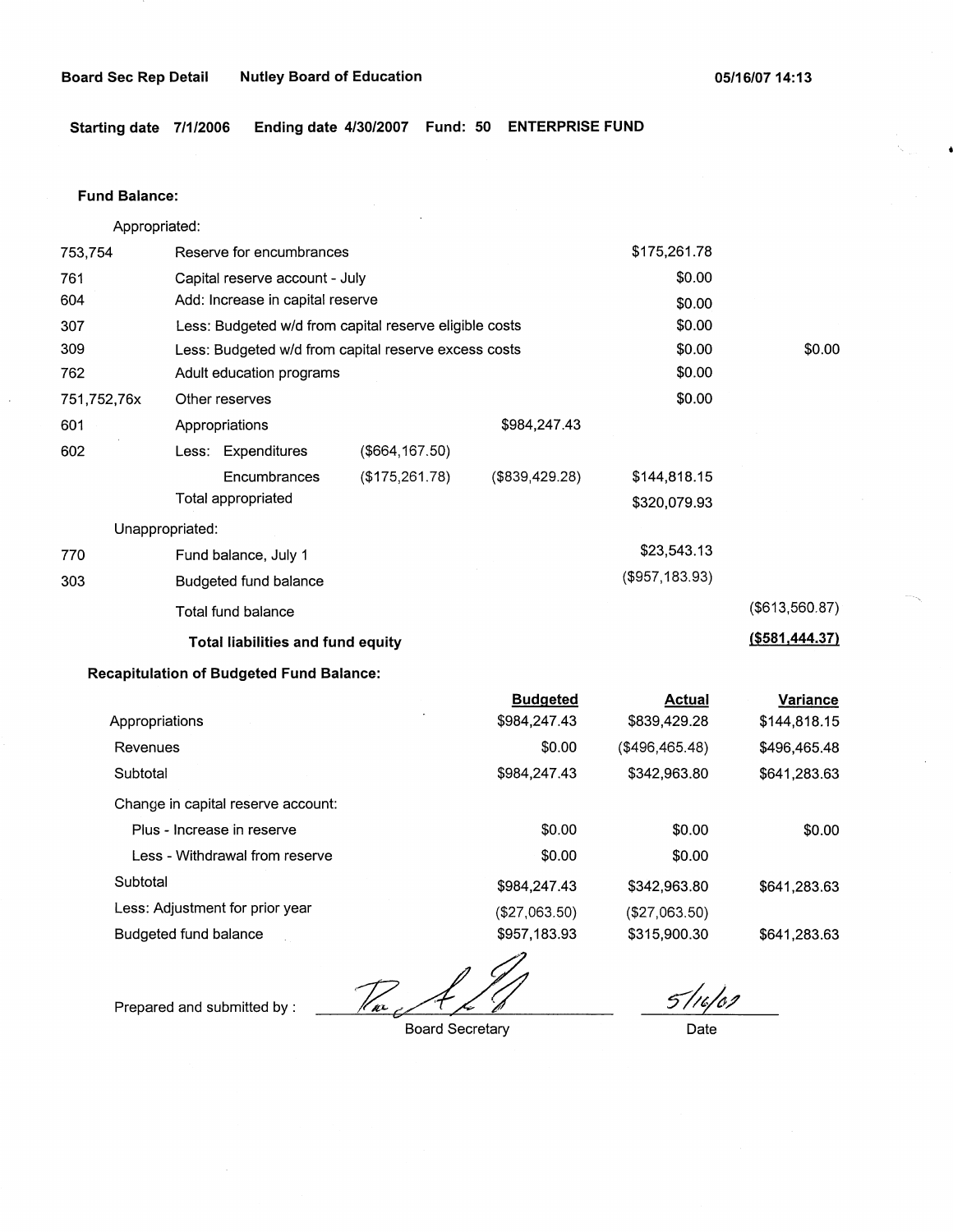$\cdot$ 

**Starting date 7/1/2006 Ending date 4/30/2007 Fund: 55 EXTENDED DAY** 

# **Assets and Resources**

| Assets:                            |                                             |                |                   |  |  |  |
|------------------------------------|---------------------------------------------|----------------|-------------------|--|--|--|
| 101                                | Cash in bank                                |                | \$101,419.84      |  |  |  |
| 102 - 106                          | Cash Equivalents                            |                | \$500.00          |  |  |  |
| 111                                | Investments                                 |                | \$0.00            |  |  |  |
| 116                                | Capital Reserve Account                     |                | \$0.00            |  |  |  |
| 121                                | Tax levy Receivable                         |                | \$0.00            |  |  |  |
|                                    |                                             |                |                   |  |  |  |
|                                    | Accounts Receivable:                        |                |                   |  |  |  |
| 132                                | Interfund                                   | \$38,836.94    |                   |  |  |  |
| 141                                | Intergovernmental - State                   | \$0.00         |                   |  |  |  |
| 142                                | Intergovernmental - Federal                 | \$0.00         |                   |  |  |  |
| 143                                | Intergovernmental - Other                   | \$0.00         |                   |  |  |  |
| 153, 154                           | Other (net of estimated uncollectable of \$ | \$0.00         | \$38,836.94       |  |  |  |
|                                    | Loans Receivable:                           |                |                   |  |  |  |
| 131                                | Interfund                                   | \$0.00         |                   |  |  |  |
| 151, 152                           | Other (Net of estimated uncollectable of \$ | \$0.00         | \$0.00            |  |  |  |
|                                    | <b>Other Current Assets</b>                 |                | \$0.00            |  |  |  |
| <b>Resources:</b>                  |                                             |                |                   |  |  |  |
| 301                                | <b>Estimated revenues</b>                   | \$0.00         |                   |  |  |  |
| 302                                | Less revenues                               | (\$521,497.64) | (\$521,497.64)    |  |  |  |
|                                    | <b>Total assets and resources</b>           |                | $($ \$380,740.86) |  |  |  |
| <b>Liabilities and fund equity</b> |                                             |                |                   |  |  |  |
|                                    | Liabilities:                                |                |                   |  |  |  |
|                                    |                                             |                |                   |  |  |  |
| 411                                | Intergovernmental accounts payable - state  |                | \$0.00            |  |  |  |
| 421                                | Accounts payable                            |                | \$81.92           |  |  |  |
| 431                                | Contracts payable                           |                | \$0.00            |  |  |  |
| 451                                | Loans payable                               |                | \$0.00            |  |  |  |
| 481                                | Deferred revenues                           |                | \$0.00            |  |  |  |
|                                    | Other current liabilities                   |                | \$183,840.66      |  |  |  |
|                                    |                                             |                |                   |  |  |  |

**Total liabilities** 

**\$183,922.58**